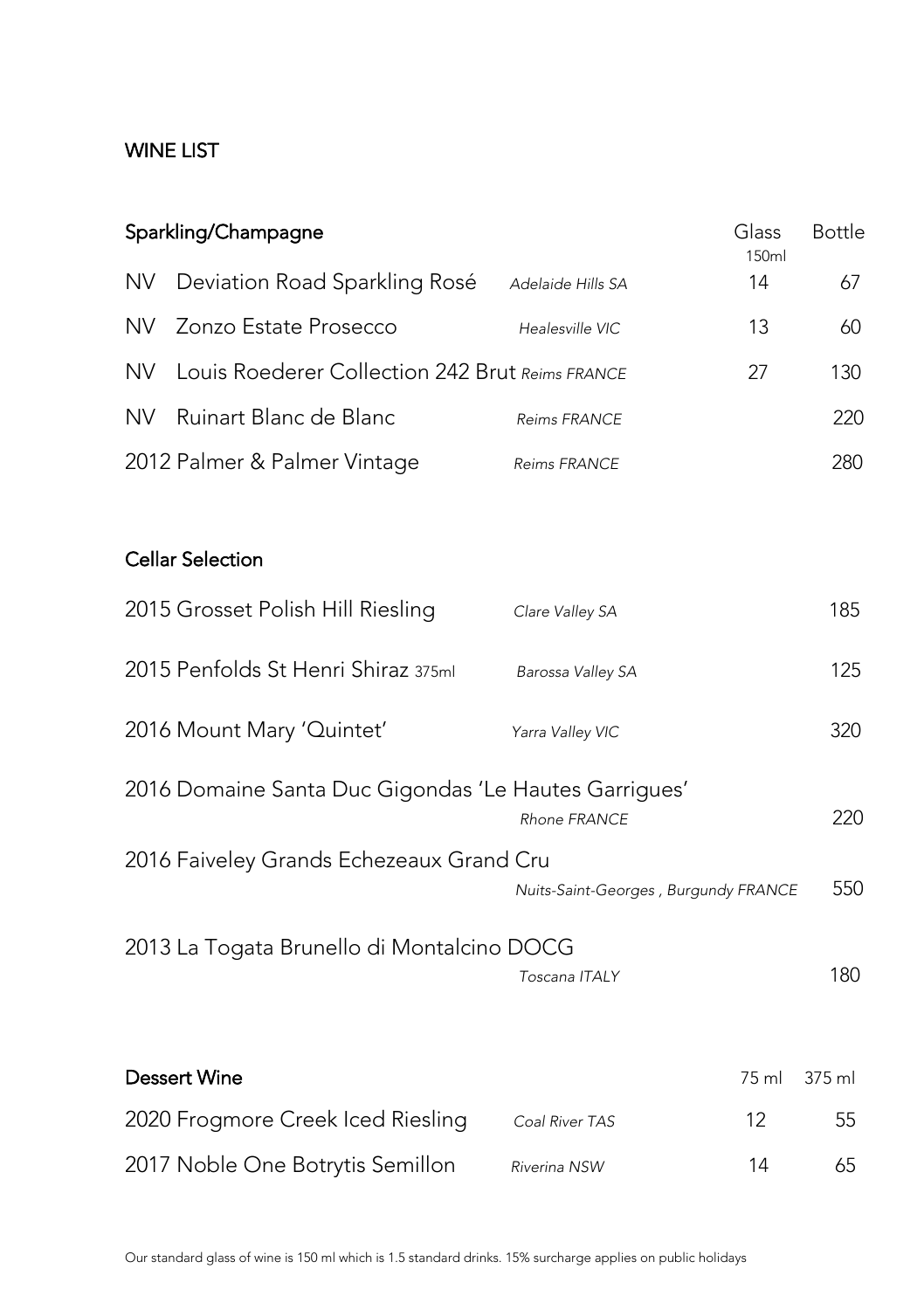| White                                                        |                          | Glass<br>150ml | <b>Bottle</b> |
|--------------------------------------------------------------|--------------------------|----------------|---------------|
| 2021 Rieslingfreak No 3                                      | Clare Valley SA          | 13.5           | 60            |
| 2019 Salomon Stein a.d. Donau Riesling Kremstal AUSTRIA      |                          | 16             | 75            |
| 2019 Clemens Busch Trocken Riesling                          | Mosel GERMANY            |                | 110           |
| 2021 Sidewood Sauvignon Blanc                                | Adelaide Hills SA        | 11             | 55            |
| 2020 Earth's End Sauvignon Blanc                             | Marlborough NZ           | 10             | 50            |
| 2019 Greywacke Sauvignon Blanc                               | Marlborough NZ           | 13             | 60            |
| 2020 Tiefenbrunner Pinot Grigio DOC                          | Alto Adige ITALY         |                | 65            |
| 2021 Lethbridge Pinot Gris                                   | Mornington Peninsula VIC | 13.5           | 65            |
| 2019 Paul Blanck Pinot Gris                                  | Alsace FRANCE            | 16             | 75            |
| 2020 Vino Volta Funky & Fearless Chenin Blanc                | Swan Valley WA           | 16             | 75            |
| 2019 Hugel Pinot Blanc                                       | Alsace FRANCE            | 14.5           | 68            |
| 2021 Pooley Gewürztraminer                                   | Coal River TAS           | 16             | 75            |
| 2015 Tyrrell's HVD Semillon                                  | Hunter Valley NSW        | 18             | 85            |
| 2021 LS Merchants Vermentino                                 | Margaret River WA        | 15             | 70            |
| 2020 Brigaldara Soave DOC                                    | Veneto ITALY             | 14             | 65            |
| 2016 Castagna 'Grower's Selection' Roussanne Beechworth VIC  |                          |                | 100           |
| 2020 Yé Yé Blanc Riesling, Gewurtz, Grüner Great Southern WA |                          | 14             | 65            |
| 2020 Mac Forbes Chardonnay                                   | Yarra Valley VIC         | 14.5           | 68            |
| 2018 Flowstone Chardonnay                                    | Margaret River WA        | 16             | 75            |
| 2019 Pooley Cooinda Vale Chardonnay Coal River TAS           |                          |                | 100           |
| 2014 TarraWarra Estate Reserve Chardonnay Yarra Valley VIC   |                          |                | 130           |
| 2018 Mount Mary Chardonnay                                   | Yarra Valley VIC         |                | 235           |

Our standard glass of wine is 150 ml which is 1.5 standard drinks. 15% surcharge applies on public holidays